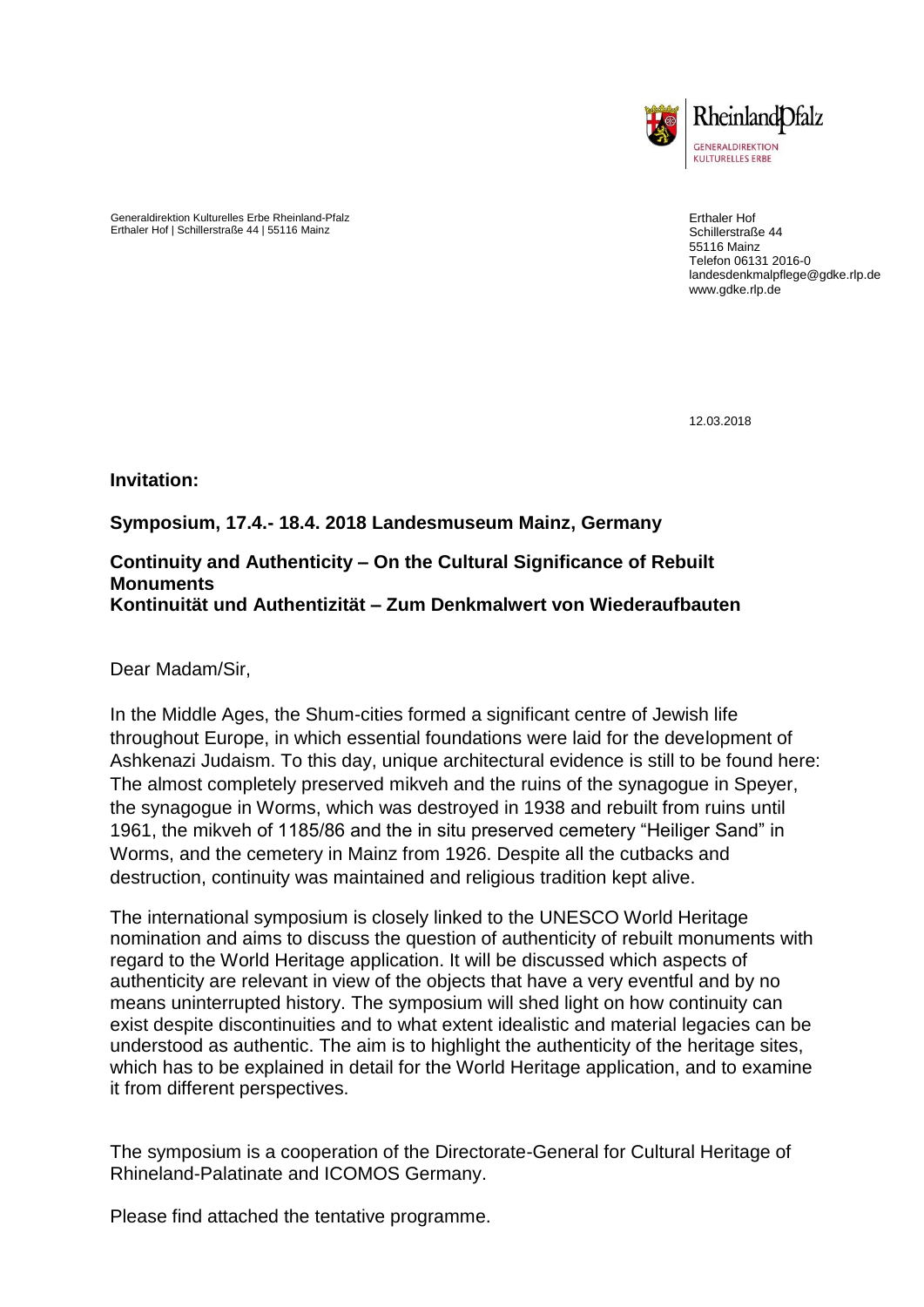We are looking forward to your partizipation at the symposium.

Registration until 01.04.18 per Mail [landesdenkmalpflege@gdke.de](mailto:landesdenkmalpflege@gdke.de) or Fax: 06131-2016-111

- $\Box$  Participation on both days
- $\Box$  Participation on 17.04.2018
- $\Box$  Participation on 18.04.2018
- $\Box$  Excursion to Worms

Simultaneous translation into English will be provided □ Yes, I would like to have a headphones

Hotel room block has been reserved at various hotels in Mainz which will be available until March 13th.

<https://kontingent-link.info-mainz.de/link/index/32>

The number of participants is limited.

Location:

Landesmuseum Mainz Große Bleiche 49 – 51 55116 Mainz Germany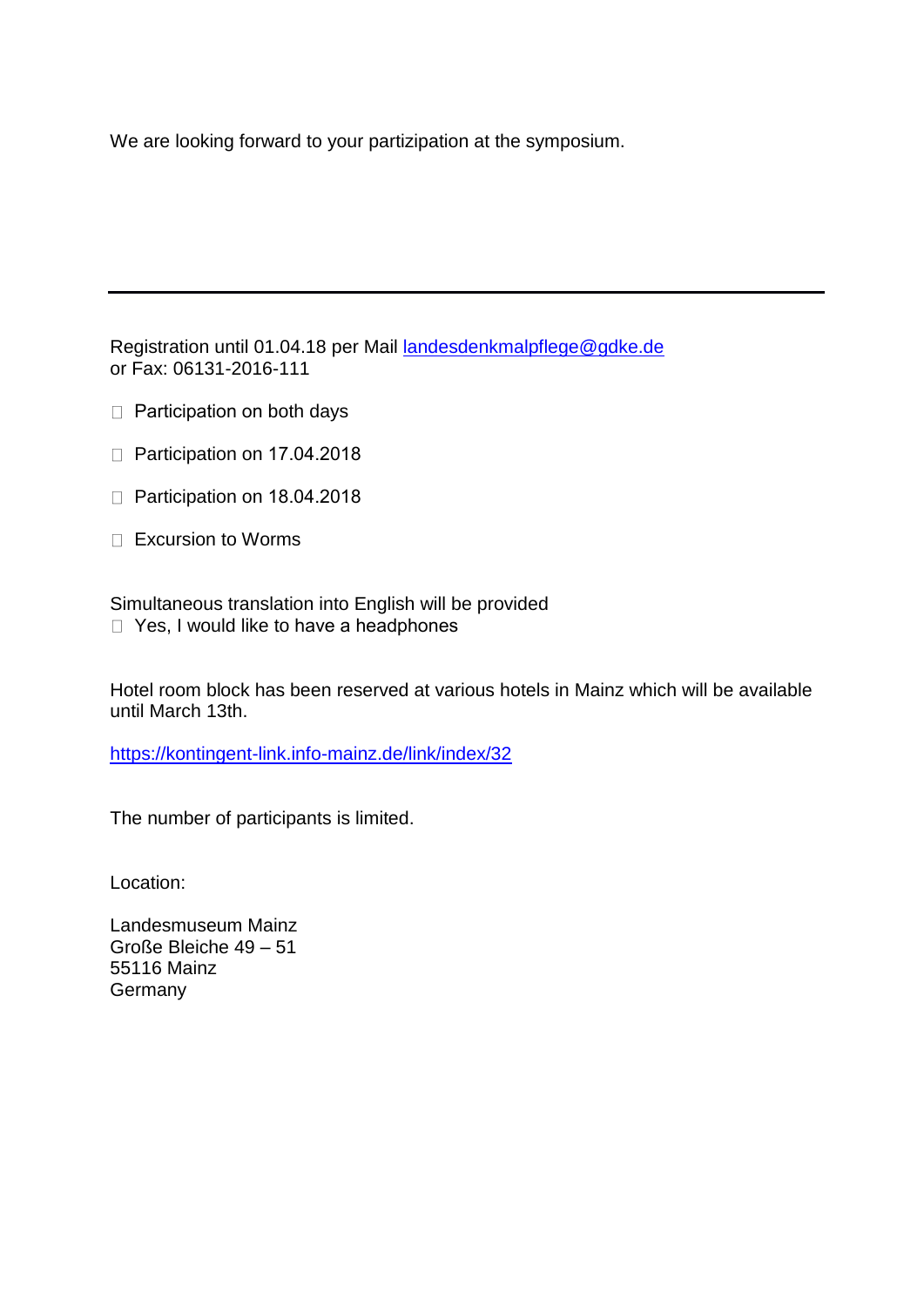





# **Tentative Programm**

## **Thuesday, 17.04.18**

#### 10:00 Uhr Official Welcome

- Thomas Metz, Generaldirektion Kulturelles Erbe Rheinland-Pfalz
- Vertreter/in des Ministeriums für Wissenschaft, Weiterbildung und Kultur
- Prof. Dr. Jörg Haspel, ICOMOS Deutschland e.V.

10:30 – 12:30 Uhr Session 1 - Introduction: World Heritage SchUM

Moderation: Dr. Tino Mager, Technische Universiteit Delft

- UNESCO-Welterbeantrag SchUM Städte: Einführung und Arbeitsstand, Dr. Stefanie Hahn, Ministerium für Wissenschaft, Weiterbildung und Kultur
- Welterbe und Denkmalpflege, Thomas Metz, Generaldirektion Kulturelles Erbe Rheinland-Pfalz
- Denkmalpflege im SchUM-Kontext, Dr. Roswitha Kaiser, Generaldirektion Kulturelles Erbe Rheinland-Pfalz
- Die Wormser Synagoge Authentisch durch Wiederaufbau ?, Prof. Dr. Matthias Untermann, Universität Heidelberg
- Diskussion
- 12:30 13:30 Uhr BREAK
- 13:30 16:30 Uhr Excursion to Worms

**Grußworte** 

- Michael Kissel, Oberbürgermeister der Stadt Worms
- Anna Kischner, Vorsitzende der Jüdische Gemeinde

Exkursion: Prof. Dr. Matthias Untermann, Universität Heidelberg

19:00 Uhr Public Lecture at Landesmuseum Mainz

Kontinuität und Brüche - Authentizität im Welterbekontext, Dr. Tino Mager, Technische Universiteit Delft